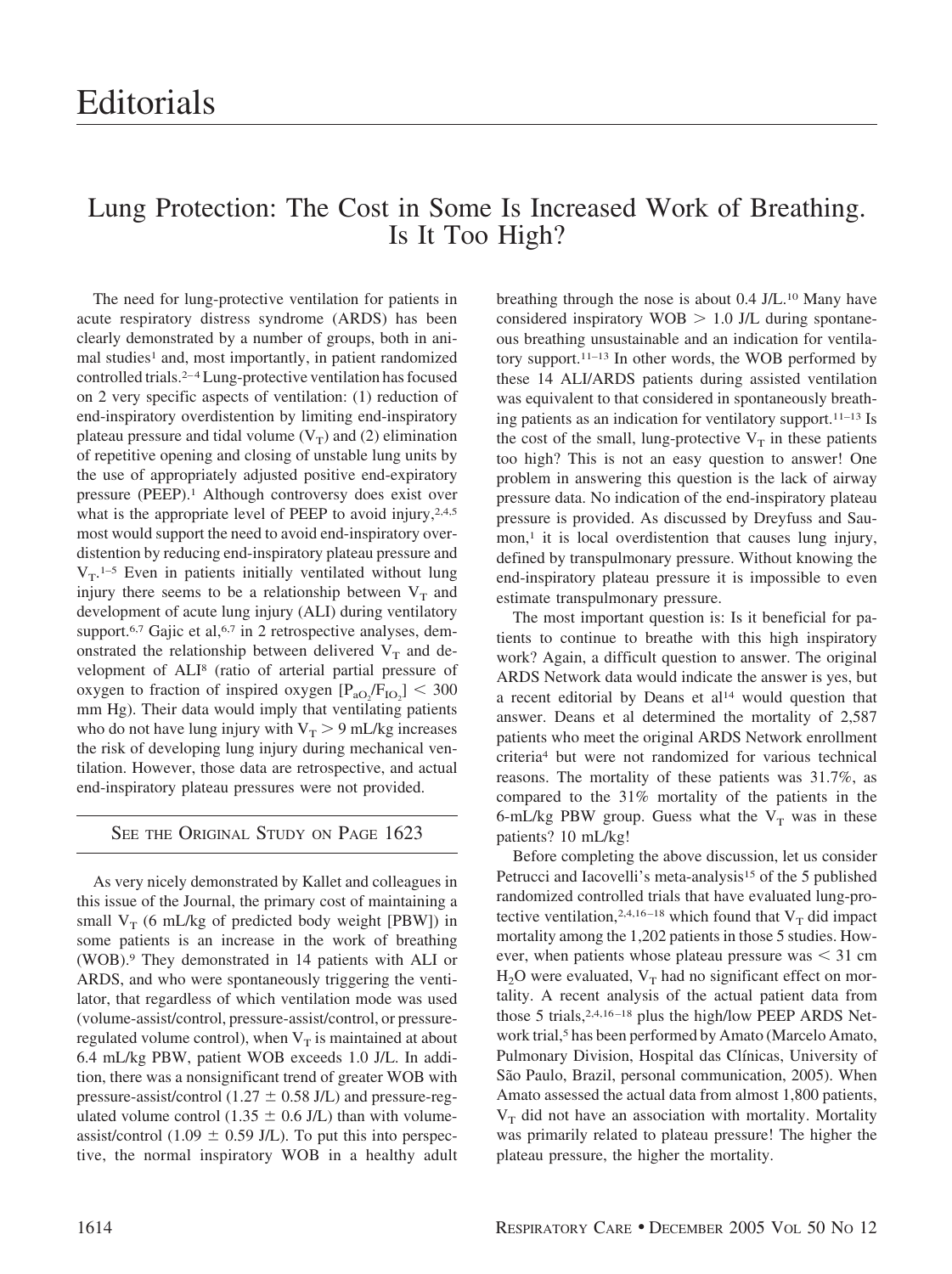In addition, the recent data from the last adult partialliquid-ventilation trial must be considered.19 That was a negative trial, but the mortality of the control group, who received conventional volume-assist/control, was only 15%—the lowest mortality ever published for a group of ARDS patients. On day one of randomization, the  $V<sub>T</sub>$  of that group was 9 mL/kg PBW, the PEEP was 14 cm  $H_2O$ , and the plateau pressure was  $28 \text{ cm H}_{2}O$ . That is the same plateau pressure as in the ARDS Network's 6-mL/kg group4 on day one, in which the mortality was 31%, and even in the ARDS Network high/low PEEP trial<sup>5</sup> the mortality was only 25%. The first question that comes to mind is: Were different patients studied in the partial-liquid-ventilation study than in the ARDS Network studies? They most likely were, and from a pulmonary perspective it would appear that the sicker patients were in the partialliquid-ventilation study! Enrollment into the ARDS Network trials required that the  $P_{aO_2}/F_{IO_2}$  was  $\leq 300$  mm Hg, regardless of PEEP or  $F_{IO_2}$ , whereas in the partial-liquidventilation study, first, patients were enrolled only if the  $P_{aO_2}/F_{IO_2}$  was  $\leq 200$  mm Hg, regardless of PEEP or  $F_{IO_2}$ . Then patients were placed on a PEEP  $\geq$  13 cm H<sub>2</sub>O and an  $F_{IO_2} \ge 0.5$ . Only those with a  $P_{aO_2} < 300$  mm Hg were then randomized! Why the low mortality in all of these studies, despite the use of different  $V_T$ ? *The answer is low-end-inspiratory plateau pressure!*

Now let's go back to the Kallet and colleagues<sup>9</sup> data. In my opinion, the cost of using a small (6.4-mL/kg PBW)  $V_T$  with these patients, from a WOB perspective, is too high. What are our options when managing patients who clinically clearly have increased WOB, rapid respiratory rate, increased use of accessory muscles of ventilation, retractions, cardiovascular stress, etc? Well, that depends on the end-inspiratory plateau pressure. Plateau pressure is difficult to measure in patients actively participating in ventilatory assistance, but if pressure-assist/control or pressure-regulated volume control is used, plateau pressure can be no higher than the peak airway pressure. It can be argued that high transpulmonary pressure may be developed in actively breathing patients on pressure-assist/control or pressure-regulated volume control, even when the peak pressure is low. But I disagree with that assumption, because with a patient who is actively breathing, the set pressure-assist/control level is never established at the alveolar level unless inspiratory flow is zero before the end of the breath, which is a very unlikely situation in the highly stressed patient.

The options, then, for these patients are: (1) eliminate the increased ventilatory drive by correcting those issues (eg, oxygenation and temperature) that increase ventilatory drive, (2) sedate the patient to markedly depress respiratory drive, (3) accept the high WOB as a necessary cost of lung protection, or (4) allow the  $V_T$  to increase. The most ideal option is number 1, but in ARDS/ALI

patients it is frequently difficult to eliminate the cause of the increased drive to breath. Sedation does work in many patients; however, frequently sedation to apnea with paralysis is required to eliminate the high ventilatory drive in ARDS/ALI patients—a scenario that itself causes many additional complications, potentially increasing the duration of mechanical ventilation. Accepting the high WOB increases oxygen consumption and cardiovascular work, frequently resulting in cardiovascular instability, but clearly this is an option in many patients. Finally, there is the possibility of letting the  $V_T$  increase, provided the plateau pressure remains low; but how low is low? Based on the available data discussed above, it would seem safe to allow  $V_T$  up to 9 mL/kg if the plateau pressure is maintained below 25 cm  $H_2O$ . The higher the plateau pressure, the greater the need to maintain a low  $V_T$ , but in patients with a low plateau pressure, the risks of the alternatives would appear to outweigh the benefits of forcing a  $V<sub>T</sub>$  of 6.0 mL/kg PBW!

## **Robert M Kacmarek PhD RRT FAARC**

Respiratory Care Services Massachusetts General Hospital Harvard Medical School Boston, Massachusetts

## **REFERENCES**

- 1. Dreyfuss D, Saumon G. Ventilator-induced lung injury: lessons from experimental studies. Am J Respir Crit Care Med 998;157(1):294– 323.
- 2. Amato MB, Barbas CS, Medeiros DM, Magaldi RB, Schettino GP, Lorenzi-Filho G, et al. Effect of a protective-ventilation strategy on mortality in the acute respiratory distress syndrome. N Engl J Med 1998;338(6):347–354.
- 3. Ranieri VM, Suter PM, Tortorella C, De Tullio R, Dayer JM, Brienza A, et al. Effect of mechanical ventilation on inflammatory mediators in patients with acute respiratory distress syndrome: a randomized controlled trial. JAMA 1999;282(1):54–61.
- 4. Ventilation with lower tidal volumes as compared with traditional tidal volumes for acute lung injury and the acute respiratory distress syndrome. The Acute Respiratory Distress Syndrome Network. N Engl J Med 2000;342(18):1301–1308.
- 5. Brower RG, Lanken PN, MacIntyre N, Matthay MA, Morris A, Ancukiewicz M, et al. Higher versus lower positive end-expiratory pressures in patients with the acute respiratory distress syndrome. N Engl J Med 2004;351(4):327–336.
- 6. Gajic O, Dara SI, Mendez JL, Adesanya AO, Festic E, Caples SM, et al. Ventilator-associated lung injury in patients without acute lung injury at the onset of mechanical ventilation. Crit Care Med 2004; 32(9):1817–1824.
- 7. Gajic O, Frutos-Vivar F, Esteban A, Hubmayr RD, Anzueto A. Ventilator settings as a risk factor for acute respiratory distress syndrome in mechanically ventilated patients. Intensive Care Med 2005; 31(7):922–926.
- 8. Bernard GR, Artigas A, Brigham KL, Carlet J, Falke K, Hudson L, et al. The American-European consensus conference on ARDS. Definitions, mechanisms, relevant outcomes, and clinical trial coordination. Am J Respir Crit Care Med 1994;149(3 Pt 1):818–824.